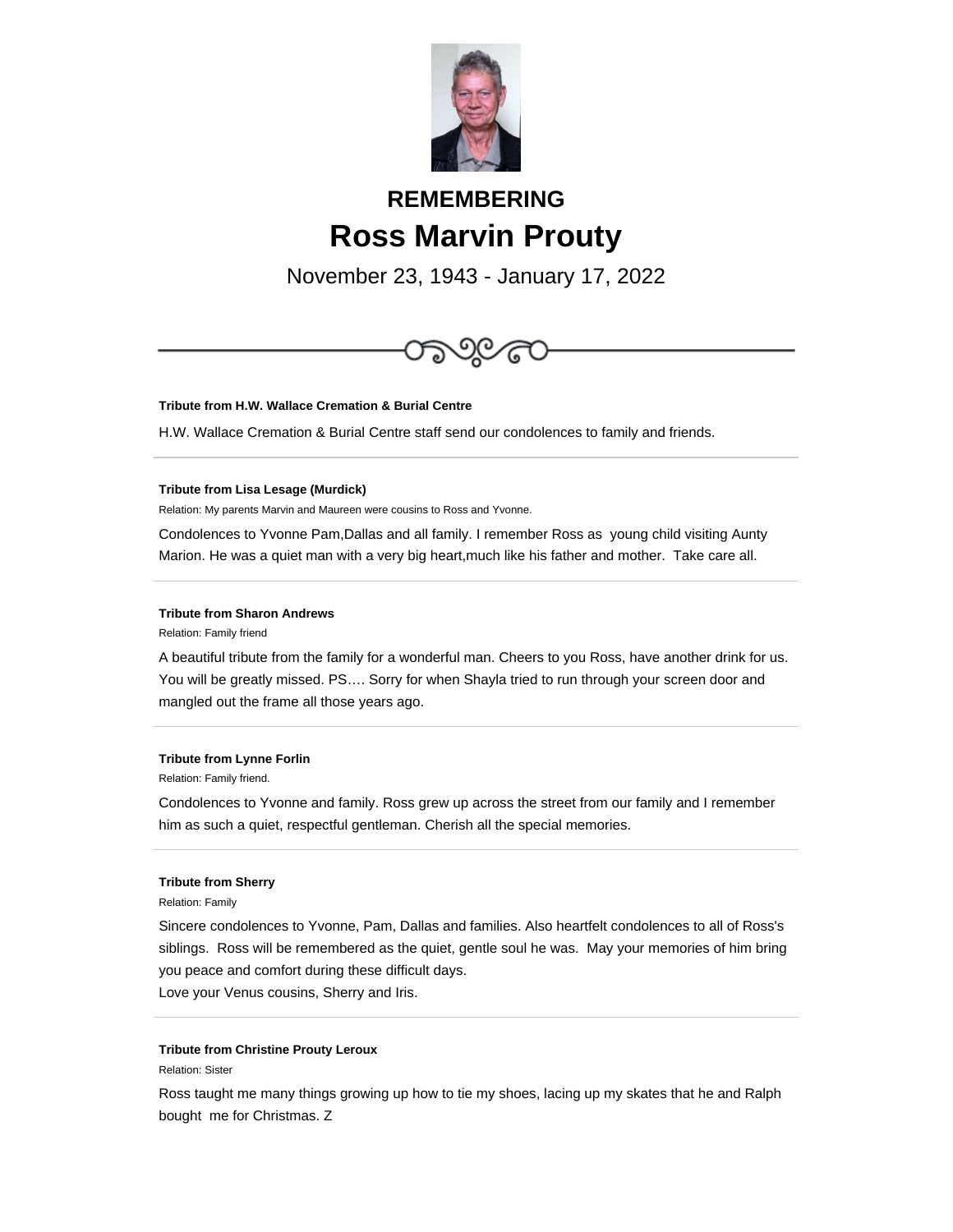He showed me how to decorate a Christmas tree. When I babysat for him he always asked did I want money or for him to order me something from the catalog, loving clothes I usually asked him to order me something so we looked through the catalog to find something I liked.

He was a kind loving soul.

I will see him again one day.

## **Tribute from Lana and Horst Lang**

Relation: Cousin

As a kid I spent a lot of time with Betty at Uncle Marvin and Auntie Marion's. I remember Ross as being very quiet and gentle like Uncle Marvin. Horst and I send our Deepest sympathy and love to Yvonne and her family, and to all of Ross's siblings and their families. May you find comfort in the precious memories you have of Ross. Blessings to all of you at this time.

## **Tribute from Ora Semeniuk**

Relation: Cousin

I am saddened to hear of the passing of Ross, a gentle, compassionate man. My sincere condolences are offered to Yvonne and her family and to the siblings of Ross. In holding close your tender memories of Ross at this time of deep and personal loss, may they bring blessings of comfort and peace each day as you journey through your loss of a husband,father and brother.

With caring thoughts, Ora

# **Tribute from Karen O'Doud Apland**

Relation: Cousin

So sorry to hear of the passing of Ross. My sincere sympathy to all the family.

#### **Tribute from Cathy and Doug Hutchison**

Relation: Cousin

Our sincere condolences in the loss of Ross to Yvonne and family

### **Tribute from Betty-Anne Adelborg**

Relation: A friend of Yvonne.

Yvonne, thinking of you and your families during this sorrowful time. Ross and you have had a long struggle. Please accept our sincere condolences.

Betty-Anne and Kurt Adelborg

# **Tribute from LESLEY NUTTALL**

Relation: Cousin

Yvonne and family, sisters and brother: We send our deepest sympathy to you and your families in the lost of your loved one, Ross! We are sending you love and hugs from us all! Cousins, Lesley (Craig) Nuttall, Thunder Bay,, Julie Radford, Thunder Bay, Sandy Demoline & Don, Pinawa, MB, and Beryl LeVasseur, Snowy Lake, AB.